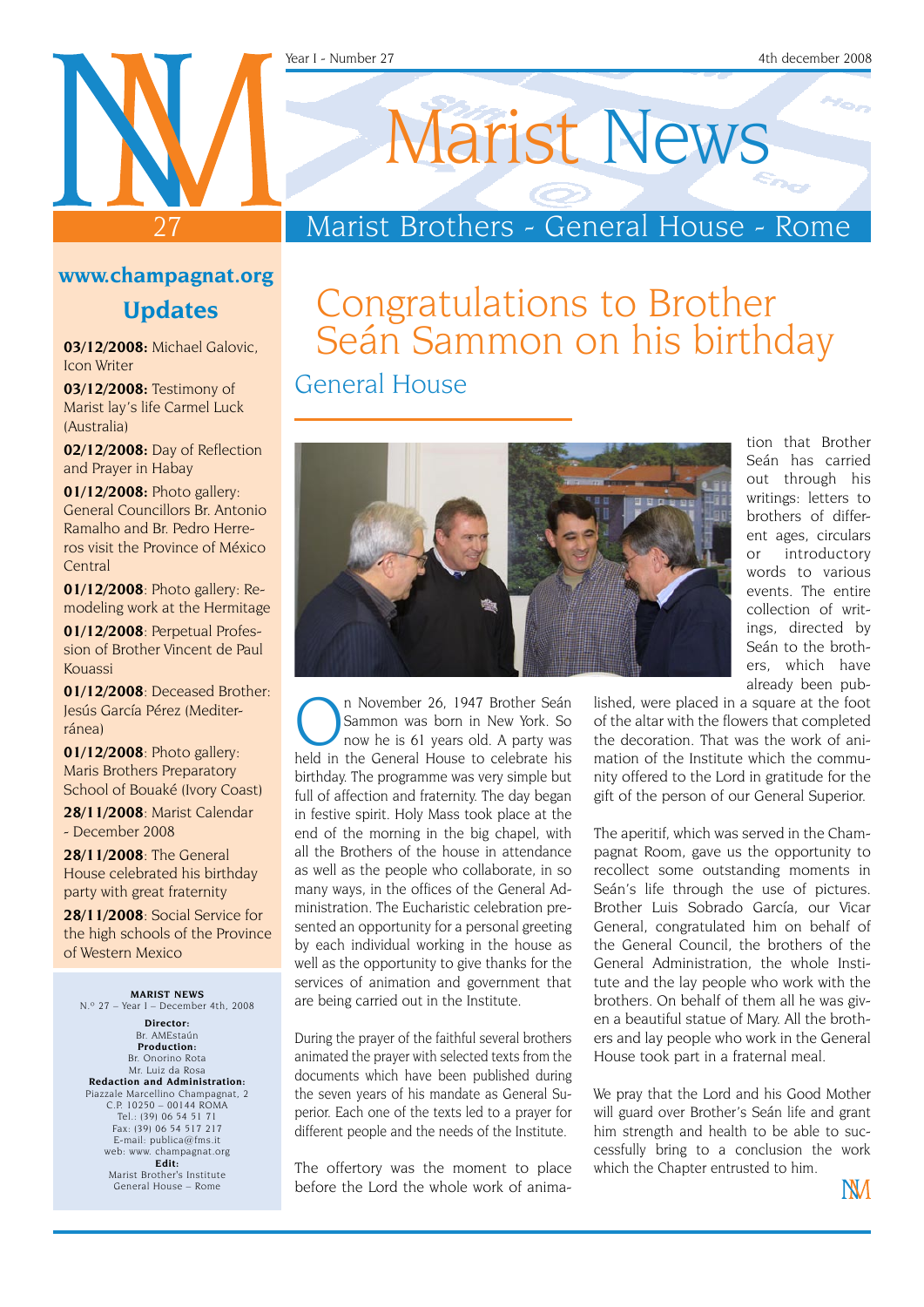## Michael Galovic, Icon Writer Australia Works Adorn the FMS Chapel at Mittagong

While attending the Marist Fes-<br>tival at Saint Joseph's College<br>sydney, an English-speaking<br>environment indeed I heard just betival at Saint Joseph's College environment indeed, I heard just behind me, someone speaking excellent Spanish with a foreign accent. I turned around to see before me - this was at World Youth Day 2008 - an individual with bright and lively eyes who was speaking warmly and animatedly to a group of young people about the icon which was before them. At once, I felt the need to make contact with this gentleman and have a word with him.

#### **You are speaking Spanish very well. Congratulations!**

That's an achievement I owe to my wife who is from Chile, although I did study in Spain from l978 to l980. The years in Spain were the occasion of learning the beautiful Spanish language.

#### **What country are you from?**

From the ex-Yugoslavia. At least that was the name by which the country was known nineteen years ago when I came to Australia.

#### **How did you come to be a writer of icons?**

I have been working with icons for forty years. I began by absorbing the ancient traditions of iconography. This occurred in my earliest years because in Serbia I used to observe my stepfather restoring frescoes and icons in churches and monasteries. I began to write my first icons when I was an adolescent. Later on I pursued other kinds of work, but never was I able to leave off dealing with icons. For icons I feel an attraction that arises from within.

#### **Now you are working solely with icons?**

Here in Australia over the past nineteen years I have dedicated myself fully to the task of writing icons. All the works that I produce are, almost without exception, for the Catholic Church. My works are commissioned mostly in Australia, although some of my icons are found in New Zealand, England, Scotland, the United States, Korea.



#### **I have heard that you were responsible for writing an icon for presentation to Pope Benedict XVI at World Youth Day.**

Yes, that's right. An icon of Saint Benedict. The Pope's name, "Benedetto" in Italian, corresponds to the English "Benedict."

#### **How did it feel to be given such a commission involving, as it does, the Pope?**

A good question, really. It took me two weeks to calm down, because I just could not believe it. I was having problems sleeping. Finally I was able to get a hold of myself, concentrate and get down to work in a focused way as I had to do, since the amount of time available for the task was very short: no time to lose. What I did was to work up two or three small sketches, two or three small icons in order to get an idea of what the final product would be. I had to be sure of what I was aiming at with minimum room for error.

#### **What are some of the features of the icon which you have prepared for Pope Benedict XVI?**

Since I was asked to write a new icon, a new interpretation of Saint Benedict, I imagined him to be a simple monk in the act of presenting to God the Benedictine Rule. The icon portrays an elderly man of wisdom. In this act of offering, in an attitude of great humility and tender petitioning, Benedict asks that what he offers be accepted. The saint is portrayed as a man of mature age, in his sixties or seventies.

#### **Michael Galovic is also the creator of the icons found in the Marist Brothers' chapel in Mitta-gong, New South Wales.**

Speaking of the five icons found in the Mittagong chapel and others belonging to the Marist Brothers of Australia, the following questions were posed to the artist.

#### **How did you find inspiration for portraying Marist Brothers' spirituality by means of the icons representing certain Marists known for their holiness?**

Upon receiving the commission, I had to focus my thoughts upon the Marist world and learn about it. They had asked me to write the first icon of Marcellin Champagnat as Blessed, prior to his being canonized. Then at the time of the canonization, they asked me for an icon of Marcellin as saint. That is

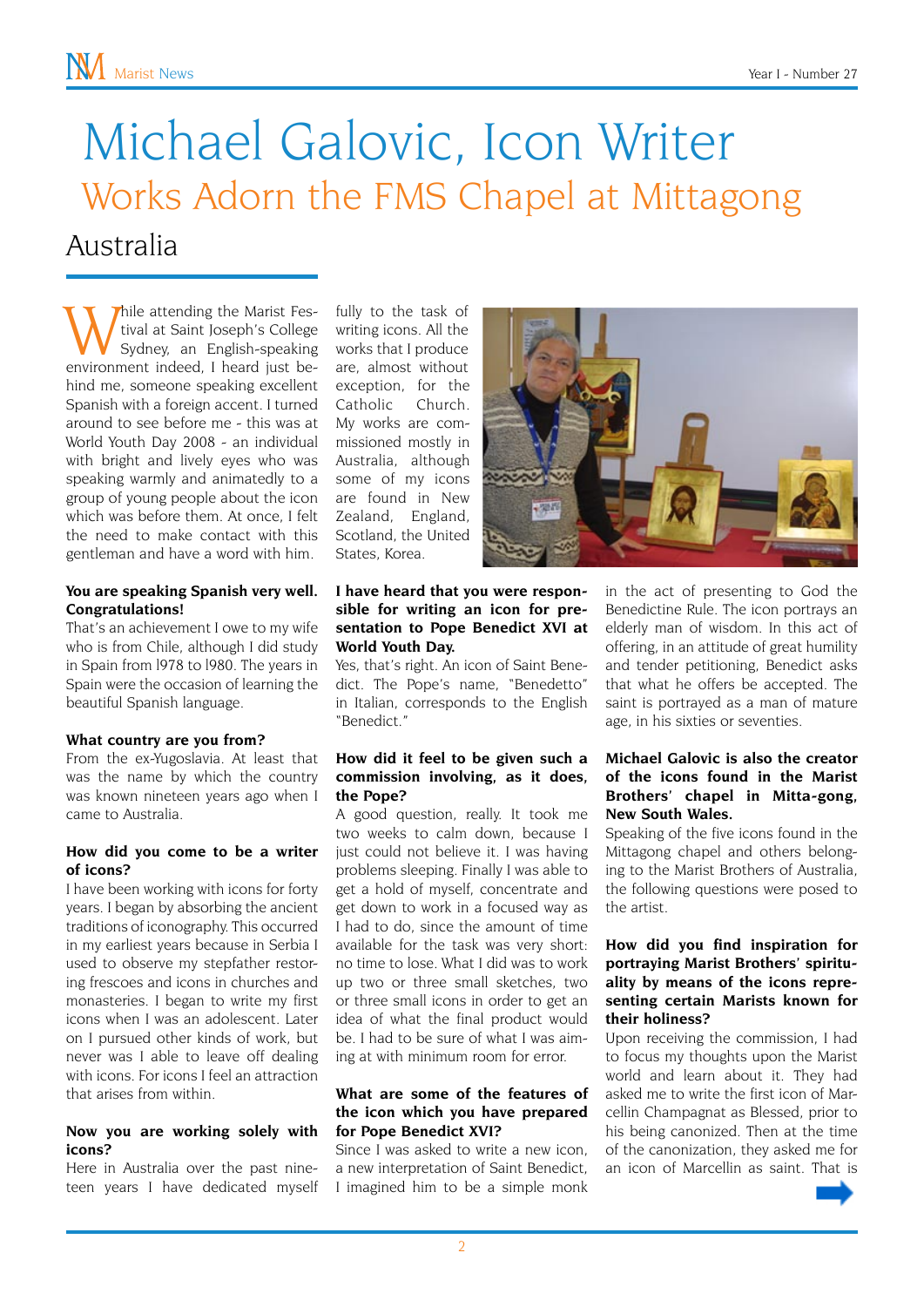how I began my first days of work with the Marist Brothers. Since then I have continued my journey as a traveling companion on the voyage, creating different works which they have requested.

#### **In writing the icons, what aspect of Marist spirituality has had the strongest impact upon you; what most caught the attention of Galovic in preparing the icons?**

No question about it: it was the Marists' love of the Virgin Mary, for her compassion, for her humanness and her nearness, making it possible to speak to her and to be close to the human family.

**Among the works which you have created for the Marist Brothers, which is the one you created with the most affection, of which you are most fond?** Mary at Pentecost, in the midst of the Church gathered in prayer. This icon was commissioned by the 53-member Confederation of Marist Schools in Australia. The icon "travels," being moved from site to site according to the schedule and venue of Conference meetings.

**In what ways to you feel that your life** 

#### **has been enhanced by contact with Marists? What have the Marist contacts brought to Galovic?**

The chance of deepening my spirituality, because learning of Marist things brought a new dimen-sion to my life. I come from the Orthodox tradition. The possibility of letting people know what I do.

The chance of deepening my spirituality, because learning of Marist things brought a new dimen-sion to my life. I come from the Orthodox tradition. The possibility of letting people know what I do. **NV** 

**MICHAEL GALOVIC** *was born in Belgrade, capital of the former Yugoslavia. He graduated from the Belgrade Academy of Art in l974. He started to learn the ancient iconographic tradition at first hand during his childhood years when he would see his stepfather restoring Serbian frescos and icons in churches and monasteries.*  In his adolescent years he began to write icons on his own account. In the course of *making his own life's journey, Michael traveled widely and spent various periods of time living in the Middle East, Spain and Africa, absorbing the contrasting beauty found in each new culture which he was discovering. In l990, Australia became his new place of residence, and since then he has become a naturalized citizen of the country. In Australia and elsewhere many churches and private collections are in possession of Michael's creative efforts. A person could come upon his art in over seventy churches in Australia, New Zealand and other countries as well; pieces are also to be found in numerous private collections. In addition, our artist has held exhibitions in the United Status (2), England (2), Peru, Serbia, Korea, New Zealand (many times). He envisions an exhibition to be held 2009 in Iceland and another – certainly the most important - in Rome in 2010.*



## Perpetual Profession of Brother Vincent de Paul Kouassi Ivory Coast



In November 1, All Saints Day, at the nearby parish, we celebrated<br>the perpetual profession of Brother Vincent de Paul. The celebration<br>was a marvelous occasion for giving thanks to Christ and our Good<br>Mother for Our Broth the perpetual profession of Brother Vincent de Paul. The celebration Mother for our Brother now perpetually professed. The ceremony enabled one to sense African life and its religious character, to observe at close hand new Christians of Africa like a seed which is daily growing more deeply. One was able to perceive as well the people's religious sentiments and the way Marist life has taken root profoundly amongst ordinary people.

The presence of the Brothers, especially the young Brothers who had come from various communities, enabled me to have a really special day. Our District is growing, is alive, has hope, has a future. Let us thank God for the perpetual profession which our Brother has made, and for the Marist life which has taken root profoundly in our District. I am sure that Marcellin Champagnat feels very happy with what is happening in our District.  $M$